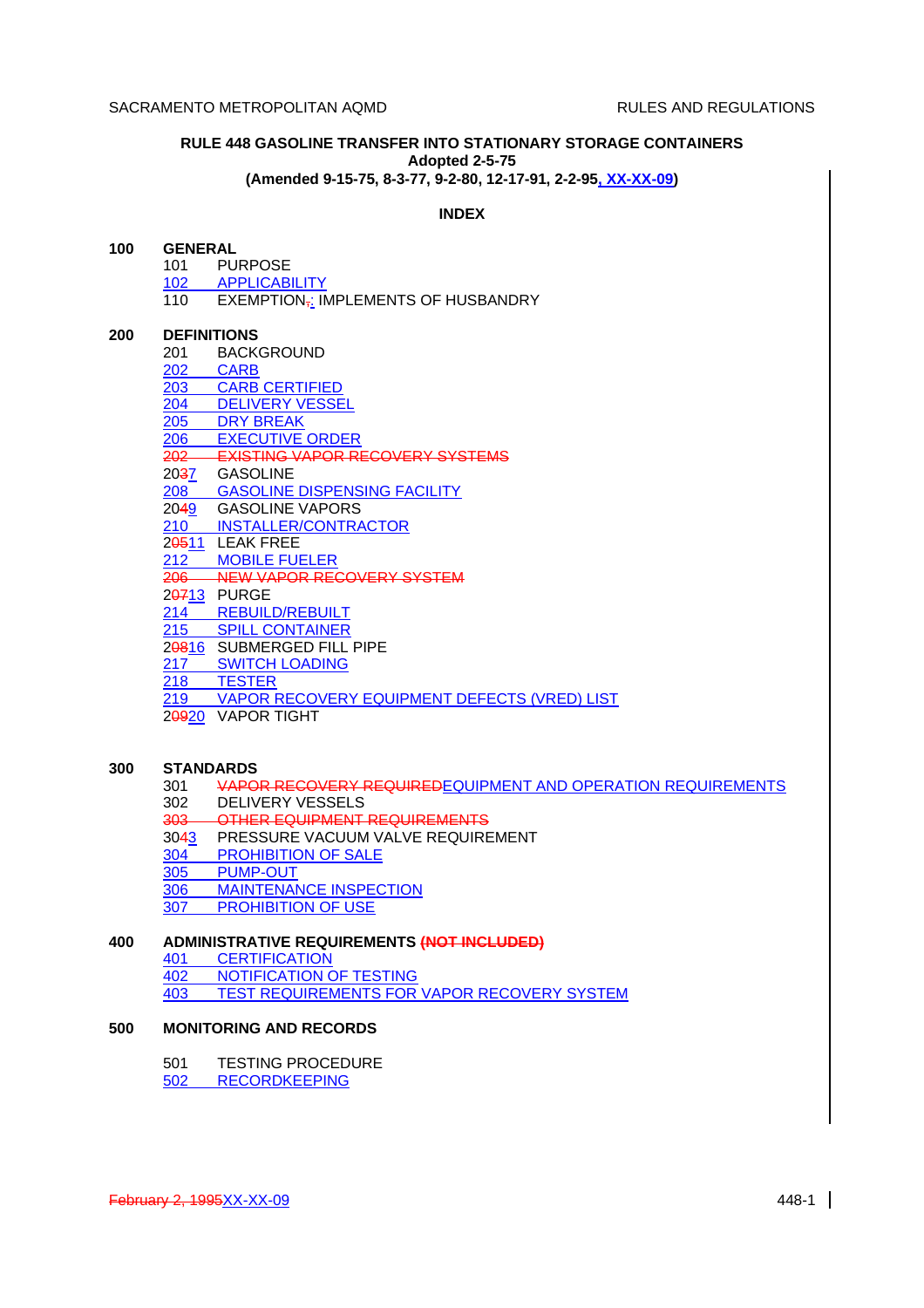## **100 GENERAL**

- 101 **PURPOSE:** To limit emissions resulting from the transfer of gasoline into any stationary storage containers or delivery vessel, or from the pump-out of gasoline from any stationary storage container, delivery vessel, or vehicle fuel tank.
- 102 **APPLICABILITY:** This rule applies to the transfer of gasoline or switch loading from any delivery vessel into any stationary storage container with a capacity of 250 gallons or more, or any mobile fueler with a capacity of 120 gallons or more. This rule also applies to the "pump-out" of gasoline from any stationary storage container with a capacity of 250 gallons or more, mobile fueler with a capacity of 120 gallons or more, or vehicle fuel tank with a capacity of 5 gallons or more.
- 110 **EXEMPTION:, IMPLEMENTS OF HUSBANDRY:** The provisions of this rule shall not apply to the transfer of gasoline into any stationary container which is used primarily for the fueling of implements of husbandry as such vehicles are defined in Division 16 (Section 36000 et seq) of the California Vehicle Code, if such container is equipped with a permanent submerged fill pipe.

## **200 DEFINITIONS**

- 201 **BACKGROUND:** A reading as methane on a portable hydrocarbon detection instrument which is determined at least three (3) meters upwind from the affected device to be inspected and uninfluenced by any specific emission point.
- 202 **CARB:** The California Air Resources Board.
- 203 **CARB CERTIFIED:** A Phase I or Phase II vapor recovery system, equipment, or any component thereof, for which CARB has evaluated its performance and issued a valid Executive Order pursuant to Health and Safety Code Section 41954. Each component of a system is a separate CARB certified item and cannot be replaced with a non-certified item or other items that are not certified for use with the particular system. Except for qualified repairs, a CARB certified component shall be as supplied by the qualified manufacturer. A rebuilt component shall not be deemed as CARB certified unless the person who rebuilds the component is authorized by CARB to rebuild the designated CARB certified component.
- 204 **DELIVERY VESSEL**: Any motor vehicle, trailer, or rail car used for the transportation of gasoline.
- 205 **DRY BREAK:** A Phase I vapor recovery component that opens only by connection to a mating device to ensure that no gasoline vapors escape from the underground storage tank before the vapor return line is connected and sealed.
- 206 **EXECUTIVE ORDER:** A document issued by CARB pursuant to Health and Safety Code Section 41954 certifying that a specific vapor recovery system meets the applicable performance specifications and setting conditions for the certification.
- **EXISTING VAPOR RECOVERY SYSTEM:** A vapor recovery system for which the owner or operator has received an Authority to Construct or a Permit to Operate on or before February  $2, 1995.$
- 2037 **GASOLINE:** Any petroleum distillate or petroleum distillate/alcohol blend having a Reid vapor pressure of 4 pounds per square inch absolute or greater as determined by a method specified in Section 501.1.
- 208 **GASOLINE DISPENSING FACILITY:** A mobile fueler or a stationary source consisting of one or more storage tanks and associated equipment that receives, stores, and dispenses gasoline to motor vehicle fuel tanks.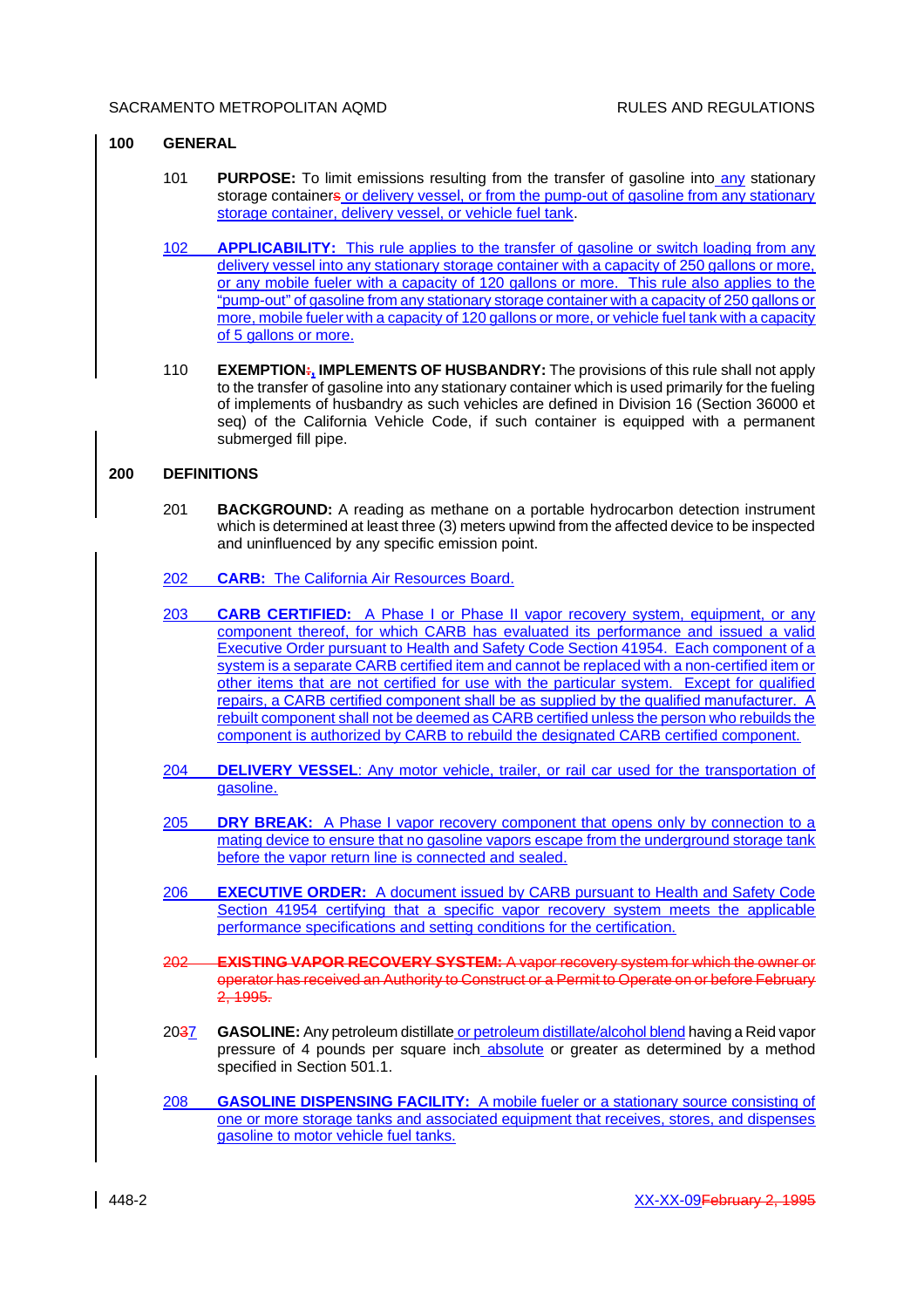- 2049 **GASOLINE VAPORS:** Organic compounds in the displaced vapors including any entrained liquid gasoline.
- 210 **INSTALLER/CONTRACTOR**: A person(s) engaged in the installation, alteration, repair, or replacement of a vapor recovery system or its components at a gasoline dispensing facility.
- 20511 **LEAK FREE:** A liquid leak of less than three drops per minute.
- 212 **MOBILE FUELER:** Any gasoline delivery vessel with an attached container that is used to transport and dispense gasoline from an onboard storage container into any motor vehicle fuel tank.
- 206 **NEW VAPOR RECOVERY SYSTEM:** A vapor recovery system for which the owner or operator receives an Authority to Construct after February 2, 1995.
- 20713 **PURGE:** To release gasoline vapors, gases, or hydrocarbon vapors to the atmosphere from a delivery vessel by introduction of air or an inert gas.
- 214 **REBUILD/REBUILT:** Repairs, replacements, or reconstructions to any part of a component of a vapor recovery system that forms the gasoline vapor passage of the component, or that comes in contact with the recovered gasoline vapors in the component. Rebuild does not include the replacement of a complete component with another CARB certified complete component; nor does it include the replacement of a spout, bellows, or vapor guard of a CARB certified nozzle. The new part shall be CARB certified and as supplied by the qualified manufacturer specifically for the CARB certified nozzle.
- 215 **SPILL CONTAINER:** An enclosed container around a Phase I fill pipe that is designed to collect gasoline spillage resulting from disconnection between the liquid gasoline delivery hose and the fill pipe.

#### 20816 **SUBMERGED FILL PIPE:**

20816.1Top Loading: Any fill pipe which has the discharge opening entirely submerged when the liquid level is 6 inches above the bottom of the tank.

- 20816.2Side Loading: Any fill pipe which has the discharge opening entirely submerged when the liquid level is 18 inches above the bottom of the tank.
- 217 **SWITCH LOADING:** The transfer of diesel fuel into a delivery vessel or storage container which previously contained gasoline.
- 218 **TESTER:** Any person(s) who conducts performance or reverification test as required by this Rule or by a CARB Executive Order.
- 219 **VAPOR RECOVERY EQUIPMENT DEFECTS (VRED) LIST**: A list of defects CARB has identified as substantially impairing the efficiency of the vapor recovery system, incorporated by reference in Title 17 CCR Section 94006, pursuant to California Health & Safety Code Section 41960.2(c).

## 20920 **VAPOR TIGHT:**

- 220.1 For delivery vessels other than mobile fuelers, a reading 100% or less of the lower explosive limit (21,000 ppm measured as equivalent propane), as determined by the method specified in Section 501.2(a).
- 220.2 For all other operations, Aa condition under which the concentration of total organic compounds, measured 0.4 inch (1 centimeter) from any source, does not exceed 10,000 ppmv (expressed as **propmethane**) above background, as determined by athe method specified in Section 501.2(b).

## **300 STANDARDS**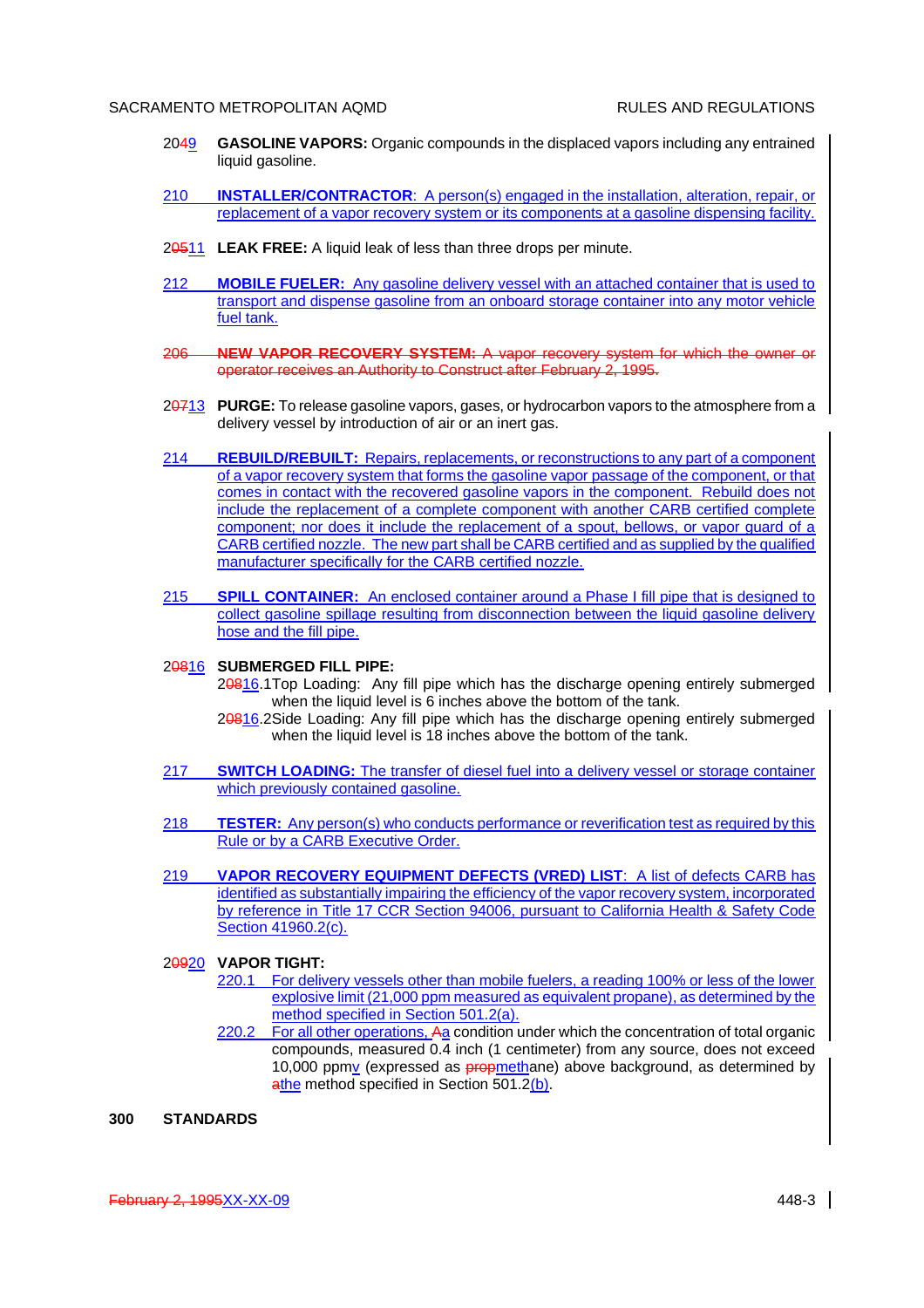- 301 **VAPOR RECOVERY REQUIREDEQUIPMENT AND OPERATION REQUIREMENTS:** A person shall not transfer<sub>r</sub> or permit the transfer of  $\frac{1}{2}$  gasoline, or perform or permit switch loading, from any tank truck or trailerdelivery vessel into any stationary storage container with a capacity of 250 gallons or more or mobile fueler with a capacity of 120 gallons or more, unless such container is provided with a permanent submerged fill pipe and unless such transfer is made under one of the -following conditions, as applicable:
	- 301.1 Underground storage tanks are equipped with a CARB certified The displaced gasoline vapors or gases are processed by a vapor recovery system that shall prevent emission to the atmosphere of at least 985%, by weightvolume, of the gasoline vapors displaced from the storage container during the transfer of gasoline into the container. The vapor recovery system shall be maintained and operated according to the manufacturer's specifications and the applicable CARB Executive Orders,may collect displaced vapors for reprocessing or destruction and it must be certified by the California Air Resources Board.
	- 301.2 Transfer is made to a storage container equipped as described in Rule 446 and shall meet all of the following:
		- a) The vapor recovery system is maintained to be leak free, vapor tight, and in good working order;
		- b) All fill tubes are equipped with vapor tight caps;<br>c) All dry breaks are equipped with vapor tight sea
		- All dry breaks are equipped with vapor tight seals and vapor tight caps;
		- d) Each vapor tight cap is in a closed position except when the fill tube or dry break it serves is actively in use.
		- e) A CARB certified spill container shall be installed and maintained free of standing liquid, debris and other foreign matter. The spill container shall be equipped with an integral drain valve or other devices that are certified by CARB to return spilled gasoline to the underground stationary storage tank. The drain valve shall be maintained closed and vapor tight at all times except when the valve is actively in use.
	- 301.2 Aboveground storage tanks are equipped with a CARB certified vapor recovery system that shall prevent emission to the atmosphere of at least 95%, by volume, of the gasoline vapors displaced from the storage container during the transfer of gasoline into the container, or the tank shall be equipped as described in Rule 446 – STORAGE OF PETROLEUM PRODUCTS, and shall meet all of the following:
		- a) The vapor recovery system shall be maintained and operated according to the manufacturer's specifications and the applicable CARB Executive Orders;
		- b) The vapor recovery system is maintained to be leak free, vapor tight, and in good working order;
		- c) All fill tubes are equipped with vapor tight caps;
		- d) All dry breaks are equipped with vapor tight seals and vapor tight caps;<br>e) All vapor return lines without dry breaks are equipped with vapor tight cap
		- All vapor return lines without dry breaks are equipped with vapor tight caps;
		- f) Each vapor tight cap is in a closed position except when the fill tube or dry break it serves is actively in use.
		- g) All CARB certified coaxial fill tubes are spring-loaded and operated so that the vapor passage from the stationary storage tank or the mobile fueler back to the tank truck trailer is not obstructed.
	- 301.3 Mobile fuelers are equipped with a CARB certified vapor recovery system that shall prevent emission to the atmosphere of at least 95%, by volume, of the gasoline vapors displaced from the mobile fueler container during the transfer of gasoline into the container. The vapor recovery system shall be maintained and operated according to the manufacturer's specifications and the applicable CARB Executive Orders, and meet all of the following:
		- a) The vapor recovery system is maintained to be leak free, vapor tight, and in good working order;
		- b) The container dome hatch must remain closed and latched at all times. It must not be opened for the purpose of routine tank gauging operations. It may only be opened to accomplish inspections which are necessary due to equipment failures, scheduled maintenance and repairs.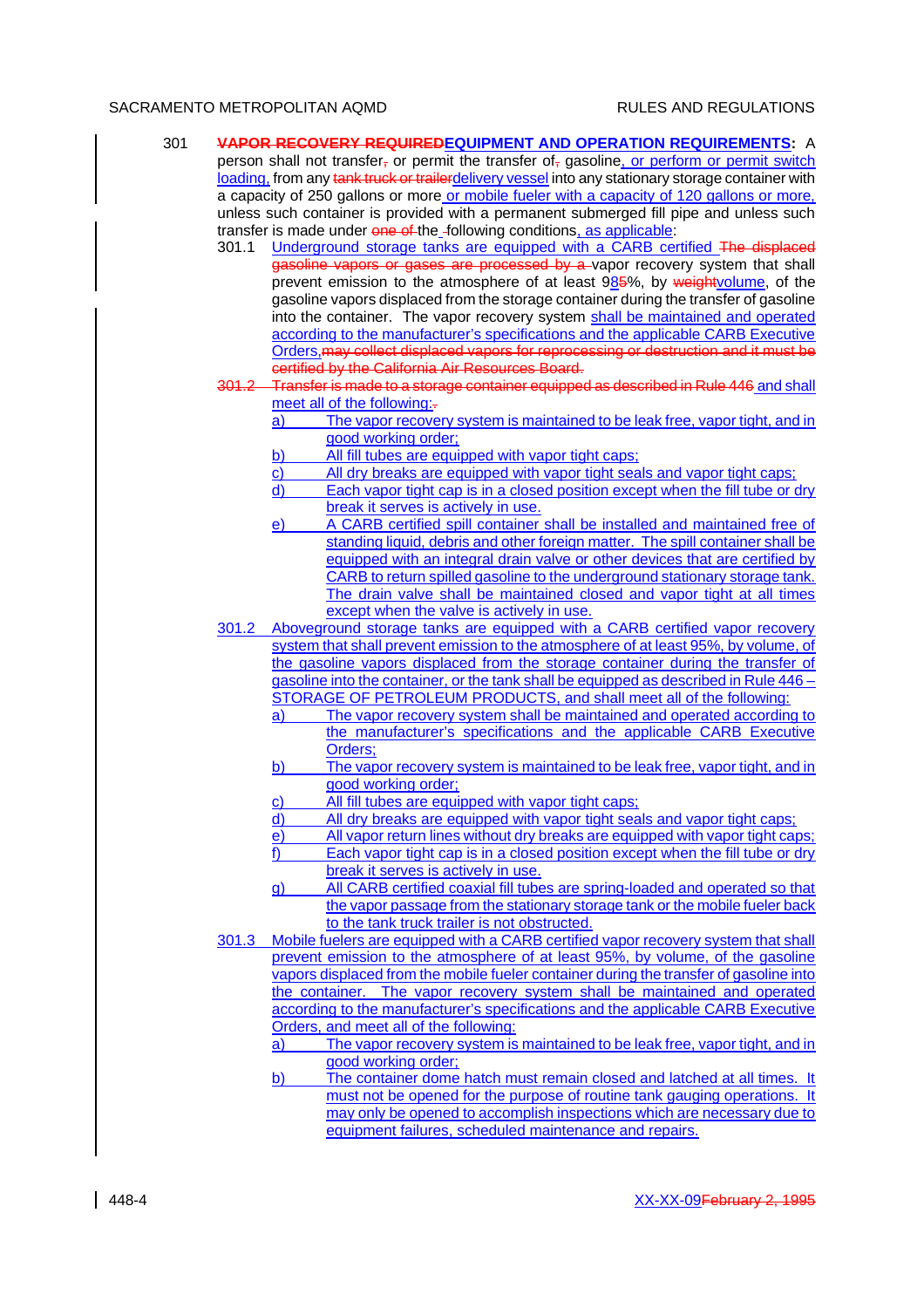- 302 **DELIVERY VESSELS:** A person shall not store gasoline in, or otherwise use, or operate any gasoline delivery vessel unless such vessel and attendant equipment is designed and maintained to be leak free and vapor tight.
- 302.1 A person shall not purge gasoline vapors, gases, or hydrocarbon vapors from a delivery vessel to the atmosphere. A person shall not operate, or allow the operation of a gasoline delivery vessel other than a mobile fueler, unless it is certified according to CARB Certification Procedure CP-204 and maintained in compliance with the certification requirements, and meets all of the following:
	- 302.1 Each gasoline delivery elbow is equipped with sight windows.<br>302.2 The fuel delivery lines shall be maintained leak free, vapor
	- The fuel delivery lines shall be maintained leak free, vapor tight, and free of air ingestion. A fuel delivery that is free of air ingestion is determined by observing the fuel stream as clear and free of air bubbles through the sight windows on the delivery system, except during the initial and final 60 seconds of fuel transferring.
	- 302.3 All vapor return lines are connected between the delivery vessel and the stationary storage tank or other delivery vessel. In addition, all associated hoses, fittings, and couplings are maintained in a leak free and vapor-tight condition.
	- 302.4 The hatch on any delivery vessel shall be equipped with a vapor tight cover during gasoline transfer and pumping. The hatch shall not be opened except for visual inspection, which may be performed after at least three minutes following the completion of the gasoline transfer or pumping. Except otherwise specified by CARB, visual inspection shall be completed in three minutes or less.
	- 302.5 A person shall not purge gasoline vapors, gases, or hydrocarbon vapors from a delivery vessel to the atmosphere.
- 303 **OTHER EQUIPMENT REQUIREMENTS:** A person shall not load, transfer or store gasoline in any stationary storage container with a capacity of 250 gallons or more, unless:
	- 303.1 The storage container is equipped with vapor tight caps on the fill and vapor adapters.
	- 303.2 The vapor adapter or space is equipped with a dry break which provides a vapor tight seal.
	- 303.3 The coaxial fill tube has a functioning spring mechanism which causes the dry break to form a vapor tight seal.

## 3043 **PRESSURE VACUUM VALVE REQUIREMENT:**

- 304.1 By February 2, 1996, any person operating an existing vapor recovery system shall have a pressure vacuum valve installed on all open vents with a minimum pressure setting of  $3.0 \pm \frac{1}{2}$  inches of H<sub>2</sub>O. The pressure vacuum valve shall have a minimum vacuum setting of  $8.0 \pm 2.0$  inches of  $H_2\Omega$ .
- 304.2 Unless otherwise specified in the applicable CARB Executive OrderPrior to receiving a permit to operate, the operator of any new vapor recovery system shall have a pressure vacuum valve installed on all vent pipes open to the atmosphere with a minimum pressure setting of  $3.0 + \frac{1}{2}$  at 2.5 to 6.0 inches of H<sub>2</sub>O. The pressure vacuum valve shall have a minimum vacuum setting  $\theta$   $\theta$   $\theta$   $\pm$  2.0at 6.0 to 10.0 inches of  $H_2O$ .
- 304 **PROHIBITION OF SALE:** A person shall not supply, offer for sale, sell, install or allow the installation of any new or rebuilt vapor recovery system or any of its components, unless the system and components are CARB certified. Each vapor recovery system and its components shall be clearly and permanently marked with the qualified manufacturer's name and model number as certified by CARB. In addition, any qualified manufacturer who rebuilds a component shall also clearly and permanently mark the corresponding information on the component.

## 305 **PUMP-OUT:**

305.1 No person shall allow the transfer ("pump-out") of gasoline from a stationary storage container with a capacity of 250 gallons or more or a mobile fueler with a capacity of 120 gallons or more into a stationary storage container or delivery vessel unless the transfer is made using a vapor collection and transfer system capable of returning the displaced vapors to the storage container being pumped out.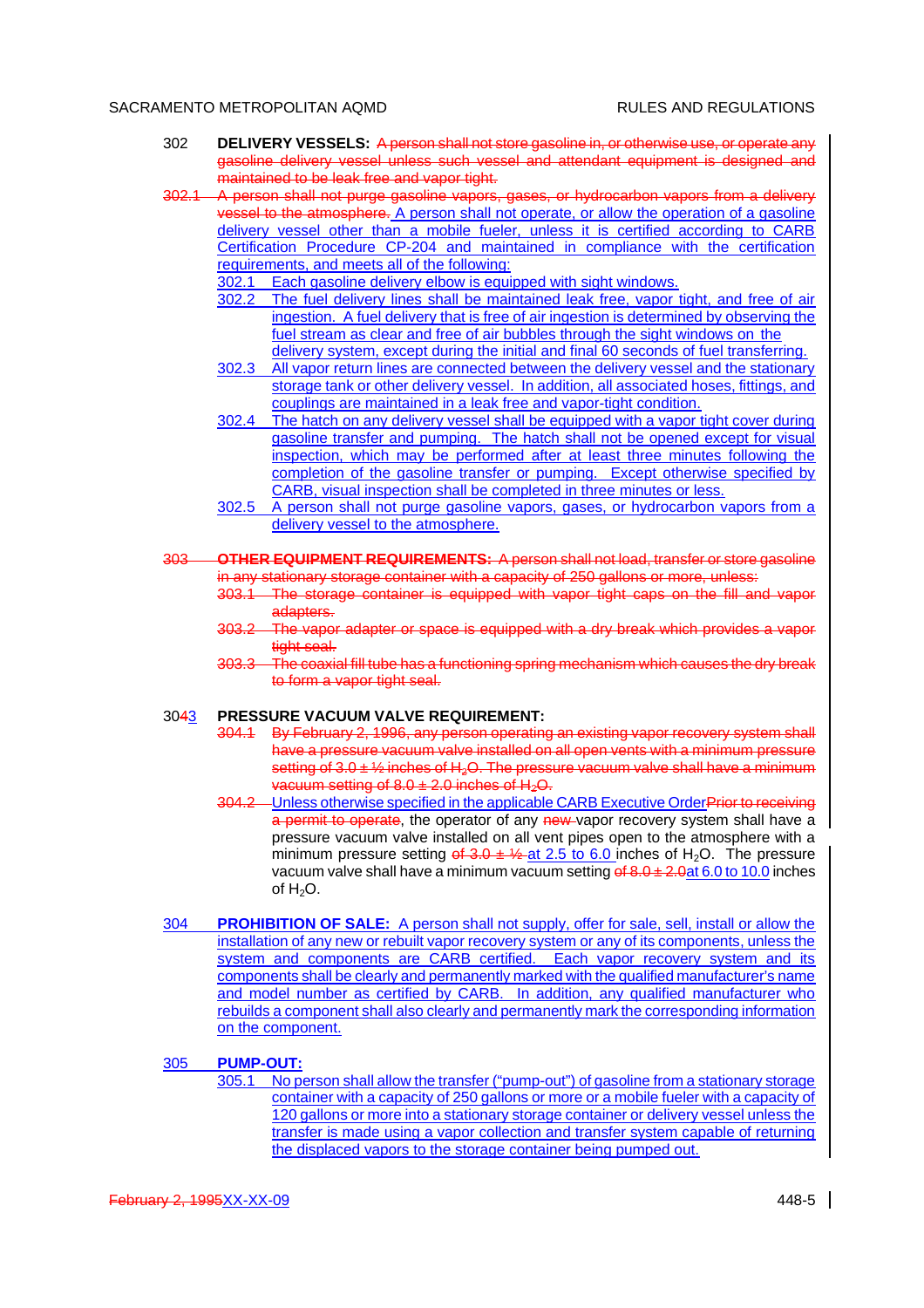## SACRAMENTO METROPOLITAN AQMD RULES AND REGULATIONS

|     |                                                                                            | 305.2 No person shall allow the transfer ("pump-out") of gasoline from a vehicle fuel tank                                                                                                                                                                                                                                                                                                                                                                                                                                                                                                                                                                                                                                                                                                                                                                                                                                                                                                                                                                                                                                                                                                                                                                                                                                                                                                                                                                                                      |  |
|-----|--------------------------------------------------------------------------------------------|-------------------------------------------------------------------------------------------------------------------------------------------------------------------------------------------------------------------------------------------------------------------------------------------------------------------------------------------------------------------------------------------------------------------------------------------------------------------------------------------------------------------------------------------------------------------------------------------------------------------------------------------------------------------------------------------------------------------------------------------------------------------------------------------------------------------------------------------------------------------------------------------------------------------------------------------------------------------------------------------------------------------------------------------------------------------------------------------------------------------------------------------------------------------------------------------------------------------------------------------------------------------------------------------------------------------------------------------------------------------------------------------------------------------------------------------------------------------------------------------------|--|
|     |                                                                                            | with a capacity of 5 gallons or more into a stationary storage container or delivery                                                                                                                                                                                                                                                                                                                                                                                                                                                                                                                                                                                                                                                                                                                                                                                                                                                                                                                                                                                                                                                                                                                                                                                                                                                                                                                                                                                                            |  |
|     |                                                                                            | vessel unless the amount of gasoline allowed to drip outside an area that drains back                                                                                                                                                                                                                                                                                                                                                                                                                                                                                                                                                                                                                                                                                                                                                                                                                                                                                                                                                                                                                                                                                                                                                                                                                                                                                                                                                                                                           |  |
|     |                                                                                            | into the vehicle fuel tank is less than 3 drops per minute.                                                                                                                                                                                                                                                                                                                                                                                                                                                                                                                                                                                                                                                                                                                                                                                                                                                                                                                                                                                                                                                                                                                                                                                                                                                                                                                                                                                                                                     |  |
| 306 |                                                                                            | <b>MAINTENANCE INSPECTION:</b>                                                                                                                                                                                                                                                                                                                                                                                                                                                                                                                                                                                                                                                                                                                                                                                                                                                                                                                                                                                                                                                                                                                                                                                                                                                                                                                                                                                                                                                                  |  |
|     | 306.1                                                                                      | The owner/operator of a gasoline dispensing facility shall, at a minimum, verify the                                                                                                                                                                                                                                                                                                                                                                                                                                                                                                                                                                                                                                                                                                                                                                                                                                                                                                                                                                                                                                                                                                                                                                                                                                                                                                                                                                                                            |  |
|     |                                                                                            | following on each day that fuel is delivered:                                                                                                                                                                                                                                                                                                                                                                                                                                                                                                                                                                                                                                                                                                                                                                                                                                                                                                                                                                                                                                                                                                                                                                                                                                                                                                                                                                                                                                                   |  |
|     |                                                                                            | The spill container is clean and does not contain gasoline. The spill<br>a.                                                                                                                                                                                                                                                                                                                                                                                                                                                                                                                                                                                                                                                                                                                                                                                                                                                                                                                                                                                                                                                                                                                                                                                                                                                                                                                                                                                                                     |  |
|     |                                                                                            | containment drain valve is seating properly.                                                                                                                                                                                                                                                                                                                                                                                                                                                                                                                                                                                                                                                                                                                                                                                                                                                                                                                                                                                                                                                                                                                                                                                                                                                                                                                                                                                                                                                    |  |
|     |                                                                                            | The fill caps and gaskets are not missing, damaged or loose.<br>b.                                                                                                                                                                                                                                                                                                                                                                                                                                                                                                                                                                                                                                                                                                                                                                                                                                                                                                                                                                                                                                                                                                                                                                                                                                                                                                                                                                                                                              |  |
|     |                                                                                            | The spring-loaded submerged fill pipe seals properly against the coaxial<br>C.                                                                                                                                                                                                                                                                                                                                                                                                                                                                                                                                                                                                                                                                                                                                                                                                                                                                                                                                                                                                                                                                                                                                                                                                                                                                                                                                                                                                                  |  |
|     |                                                                                            | fitting.                                                                                                                                                                                                                                                                                                                                                                                                                                                                                                                                                                                                                                                                                                                                                                                                                                                                                                                                                                                                                                                                                                                                                                                                                                                                                                                                                                                                                                                                                        |  |
|     |                                                                                            | The dry break (poppet valve) is not missing or damaged.<br>d.                                                                                                                                                                                                                                                                                                                                                                                                                                                                                                                                                                                                                                                                                                                                                                                                                                                                                                                                                                                                                                                                                                                                                                                                                                                                                                                                                                                                                                   |  |
|     |                                                                                            | The submerged fill pipe is not missing or damaged.<br>е.<br>Any equipment with a major defect listed in the VRED List shall be removed from                                                                                                                                                                                                                                                                                                                                                                                                                                                                                                                                                                                                                                                                                                                                                                                                                                                                                                                                                                                                                                                                                                                                                                                                                                                                                                                                                     |  |
|     | 306.2                                                                                      | service and tagged to ensure that is not used until it is repaired and brought into                                                                                                                                                                                                                                                                                                                                                                                                                                                                                                                                                                                                                                                                                                                                                                                                                                                                                                                                                                                                                                                                                                                                                                                                                                                                                                                                                                                                             |  |
|     |                                                                                            | compliance before being returned to service.                                                                                                                                                                                                                                                                                                                                                                                                                                                                                                                                                                                                                                                                                                                                                                                                                                                                                                                                                                                                                                                                                                                                                                                                                                                                                                                                                                                                                                                    |  |
|     | 306.3                                                                                      | The owner or operator of a vapor recovery system shall insure that the removal from                                                                                                                                                                                                                                                                                                                                                                                                                                                                                                                                                                                                                                                                                                                                                                                                                                                                                                                                                                                                                                                                                                                                                                                                                                                                                                                                                                                                             |  |
|     |                                                                                            | service of one component of a vapor recovery system with multiple components will                                                                                                                                                                                                                                                                                                                                                                                                                                                                                                                                                                                                                                                                                                                                                                                                                                                                                                                                                                                                                                                                                                                                                                                                                                                                                                                                                                                                               |  |
|     |                                                                                            | not result in gasoline liquid or vapors entering the atmosphere.                                                                                                                                                                                                                                                                                                                                                                                                                                                                                                                                                                                                                                                                                                                                                                                                                                                                                                                                                                                                                                                                                                                                                                                                                                                                                                                                                                                                                                |  |
|     | 306.4                                                                                      | Defects discovered during the maintenance inspection and repaired in accordance                                                                                                                                                                                                                                                                                                                                                                                                                                                                                                                                                                                                                                                                                                                                                                                                                                                                                                                                                                                                                                                                                                                                                                                                                                                                                                                                                                                                                 |  |
|     |                                                                                            | with Title 17, Division 3, Subchapter 7.5, Chapter 1, Section 93101 of California                                                                                                                                                                                                                                                                                                                                                                                                                                                                                                                                                                                                                                                                                                                                                                                                                                                                                                                                                                                                                                                                                                                                                                                                                                                                                                                                                                                                               |  |
|     |                                                                                            | Code of Regulations such that after repair gasoline liquid or vapors do not enter the                                                                                                                                                                                                                                                                                                                                                                                                                                                                                                                                                                                                                                                                                                                                                                                                                                                                                                                                                                                                                                                                                                                                                                                                                                                                                                                                                                                                           |  |
|     |                                                                                            | atmosphere shall not constitute a violation of Rule 448.                                                                                                                                                                                                                                                                                                                                                                                                                                                                                                                                                                                                                                                                                                                                                                                                                                                                                                                                                                                                                                                                                                                                                                                                                                                                                                                                                                                                                                        |  |
|     |                                                                                            |                                                                                                                                                                                                                                                                                                                                                                                                                                                                                                                                                                                                                                                                                                                                                                                                                                                                                                                                                                                                                                                                                                                                                                                                                                                                                                                                                                                                                                                                                                 |  |
| 307 |                                                                                            | <b>PROHIBITION OF USE:</b> Whenever a Phase I vapor recovery system, or any component                                                                                                                                                                                                                                                                                                                                                                                                                                                                                                                                                                                                                                                                                                                                                                                                                                                                                                                                                                                                                                                                                                                                                                                                                                                                                                                                                                                                           |  |
|     | thereof, contains a defect listed in the VRED List, the operator shall mark such system or |                                                                                                                                                                                                                                                                                                                                                                                                                                                                                                                                                                                                                                                                                                                                                                                                                                                                                                                                                                                                                                                                                                                                                                                                                                                                                                                                                                                                                                                                                                 |  |
|     |                                                                                            |                                                                                                                                                                                                                                                                                                                                                                                                                                                                                                                                                                                                                                                                                                                                                                                                                                                                                                                                                                                                                                                                                                                                                                                                                                                                                                                                                                                                                                                                                                 |  |
|     |                                                                                            |                                                                                                                                                                                                                                                                                                                                                                                                                                                                                                                                                                                                                                                                                                                                                                                                                                                                                                                                                                                                                                                                                                                                                                                                                                                                                                                                                                                                                                                                                                 |  |
|     |                                                                                            |                                                                                                                                                                                                                                                                                                                                                                                                                                                                                                                                                                                                                                                                                                                                                                                                                                                                                                                                                                                                                                                                                                                                                                                                                                                                                                                                                                                                                                                                                                 |  |
|     |                                                                                            |                                                                                                                                                                                                                                                                                                                                                                                                                                                                                                                                                                                                                                                                                                                                                                                                                                                                                                                                                                                                                                                                                                                                                                                                                                                                                                                                                                                                                                                                                                 |  |
|     |                                                                                            | pending reinspection.                                                                                                                                                                                                                                                                                                                                                                                                                                                                                                                                                                                                                                                                                                                                                                                                                                                                                                                                                                                                                                                                                                                                                                                                                                                                                                                                                                                                                                                                           |  |
|     |                                                                                            | ADMINISTRATIVE REQUIREMENTS (NOT INCLUDED)                                                                                                                                                                                                                                                                                                                                                                                                                                                                                                                                                                                                                                                                                                                                                                                                                                                                                                                                                                                                                                                                                                                                                                                                                                                                                                                                                                                                                                                      |  |
|     |                                                                                            |                                                                                                                                                                                                                                                                                                                                                                                                                                                                                                                                                                                                                                                                                                                                                                                                                                                                                                                                                                                                                                                                                                                                                                                                                                                                                                                                                                                                                                                                                                 |  |
| 401 |                                                                                            | <b>CERTIFICATION:</b>                                                                                                                                                                                                                                                                                                                                                                                                                                                                                                                                                                                                                                                                                                                                                                                                                                                                                                                                                                                                                                                                                                                                                                                                                                                                                                                                                                                                                                                                           |  |
|     | 401.1                                                                                      |                                                                                                                                                                                                                                                                                                                                                                                                                                                                                                                                                                                                                                                                                                                                                                                                                                                                                                                                                                                                                                                                                                                                                                                                                                                                                                                                                                                                                                                                                                 |  |
|     |                                                                                            |                                                                                                                                                                                                                                                                                                                                                                                                                                                                                                                                                                                                                                                                                                                                                                                                                                                                                                                                                                                                                                                                                                                                                                                                                                                                                                                                                                                                                                                                                                 |  |
|     |                                                                                            | requirements:                                                                                                                                                                                                                                                                                                                                                                                                                                                                                                                                                                                                                                                                                                                                                                                                                                                                                                                                                                                                                                                                                                                                                                                                                                                                                                                                                                                                                                                                                   |  |
|     |                                                                                            | a.                                                                                                                                                                                                                                                                                                                                                                                                                                                                                                                                                                                                                                                                                                                                                                                                                                                                                                                                                                                                                                                                                                                                                                                                                                                                                                                                                                                                                                                                                              |  |
|     |                                                                                            |                                                                                                                                                                                                                                                                                                                                                                                                                                                                                                                                                                                                                                                                                                                                                                                                                                                                                                                                                                                                                                                                                                                                                                                                                                                                                                                                                                                                                                                                                                 |  |
|     |                                                                                            | certified by the system manufacturer.                                                                                                                                                                                                                                                                                                                                                                                                                                                                                                                                                                                                                                                                                                                                                                                                                                                                                                                                                                                                                                                                                                                                                                                                                                                                                                                                                                                                                                                           |  |
|     |                                                                                            | Maintain valid certifications as required in paragraph (a).<br>b.<br>C.                                                                                                                                                                                                                                                                                                                                                                                                                                                                                                                                                                                                                                                                                                                                                                                                                                                                                                                                                                                                                                                                                                                                                                                                                                                                                                                                                                                                                         |  |
|     |                                                                                            |                                                                                                                                                                                                                                                                                                                                                                                                                                                                                                                                                                                                                                                                                                                                                                                                                                                                                                                                                                                                                                                                                                                                                                                                                                                                                                                                                                                                                                                                                                 |  |
|     |                                                                                            | Maintenance Manual in order to install or maintain specific systems.                                                                                                                                                                                                                                                                                                                                                                                                                                                                                                                                                                                                                                                                                                                                                                                                                                                                                                                                                                                                                                                                                                                                                                                                                                                                                                                                                                                                                            |  |
|     | 401.2                                                                                      |                                                                                                                                                                                                                                                                                                                                                                                                                                                                                                                                                                                                                                                                                                                                                                                                                                                                                                                                                                                                                                                                                                                                                                                                                                                                                                                                                                                                                                                                                                 |  |
|     |                                                                                            | requirements:                                                                                                                                                                                                                                                                                                                                                                                                                                                                                                                                                                                                                                                                                                                                                                                                                                                                                                                                                                                                                                                                                                                                                                                                                                                                                                                                                                                                                                                                                   |  |
|     |                                                                                            | a.                                                                                                                                                                                                                                                                                                                                                                                                                                                                                                                                                                                                                                                                                                                                                                                                                                                                                                                                                                                                                                                                                                                                                                                                                                                                                                                                                                                                                                                                                              |  |
|     |                                                                                            |                                                                                                                                                                                                                                                                                                                                                                                                                                                                                                                                                                                                                                                                                                                                                                                                                                                                                                                                                                                                                                                                                                                                                                                                                                                                                                                                                                                                                                                                                                 |  |
|     |                                                                                            | Repair.                                                                                                                                                                                                                                                                                                                                                                                                                                                                                                                                                                                                                                                                                                                                                                                                                                                                                                                                                                                                                                                                                                                                                                                                                                                                                                                                                                                                                                                                                         |  |
|     |                                                                                            | <u>b.</u>                                                                                                                                                                                                                                                                                                                                                                                                                                                                                                                                                                                                                                                                                                                                                                                                                                                                                                                                                                                                                                                                                                                                                                                                                                                                                                                                                                                                                                                                                       |  |
|     |                                                                                            | Maintain valid certifications as required in paragraph (a) and (b).<br><u>c.</u>                                                                                                                                                                                                                                                                                                                                                                                                                                                                                                                                                                                                                                                                                                                                                                                                                                                                                                                                                                                                                                                                                                                                                                                                                                                                                                                                                                                                                |  |
|     |                                                                                            | d.                                                                                                                                                                                                                                                                                                                                                                                                                                                                                                                                                                                                                                                                                                                                                                                                                                                                                                                                                                                                                                                                                                                                                                                                                                                                                                                                                                                                                                                                                              |  |
|     |                                                                                            |                                                                                                                                                                                                                                                                                                                                                                                                                                                                                                                                                                                                                                                                                                                                                                                                                                                                                                                                                                                                                                                                                                                                                                                                                                                                                                                                                                                                                                                                                                 |  |
|     |                                                                                            | Maintenance Manual in order to test specific systems.                                                                                                                                                                                                                                                                                                                                                                                                                                                                                                                                                                                                                                                                                                                                                                                                                                                                                                                                                                                                                                                                                                                                                                                                                                                                                                                                                                                                                                           |  |
|     |                                                                                            |                                                                                                                                                                                                                                                                                                                                                                                                                                                                                                                                                                                                                                                                                                                                                                                                                                                                                                                                                                                                                                                                                                                                                                                                                                                                                                                                                                                                                                                                                                 |  |
| 402 |                                                                                            | component "Out of Order". No person shall use or permit the use of such marked component<br>or system until it has been repaired, replaced, or adjusted, as required to permit proper<br>operation, and the Air Pollution Control Officer has reinspected it or has authorized its use<br>Effective (3 months after date of adoption), installers/contractors shall not install,<br>alter, repair or replace a vapor recovery system unless they meet all of the following<br>Are certified by the International Code Council (ICC) for Vapor Recovery<br>System Installation and Repair, and, if required by the Executive Order,<br>Have and make available on site proof of any and all certifications required<br>by this Rule, the Executive Order and the Installation, Operation and<br>Testers shall not test a vapor recovery system unless they meet all of the following<br>Effective 3 months after a certification test is available, be certified by the<br>International Code Council (ICC) for Vapor Recovery System Testing and<br>If required by the Executive Order, be certified by the system manufacturer.<br>Have and make available on site proof of any and all certifications required<br>by this Rule, the Executive Order and the Installation, Operation and<br><b>NOTIFICATION OF TESTING:</b> At least 7 days prior to performance or reverification testing,<br>the owner or operator shall notify the Air Pollution Control Officer of the exact date and time |  |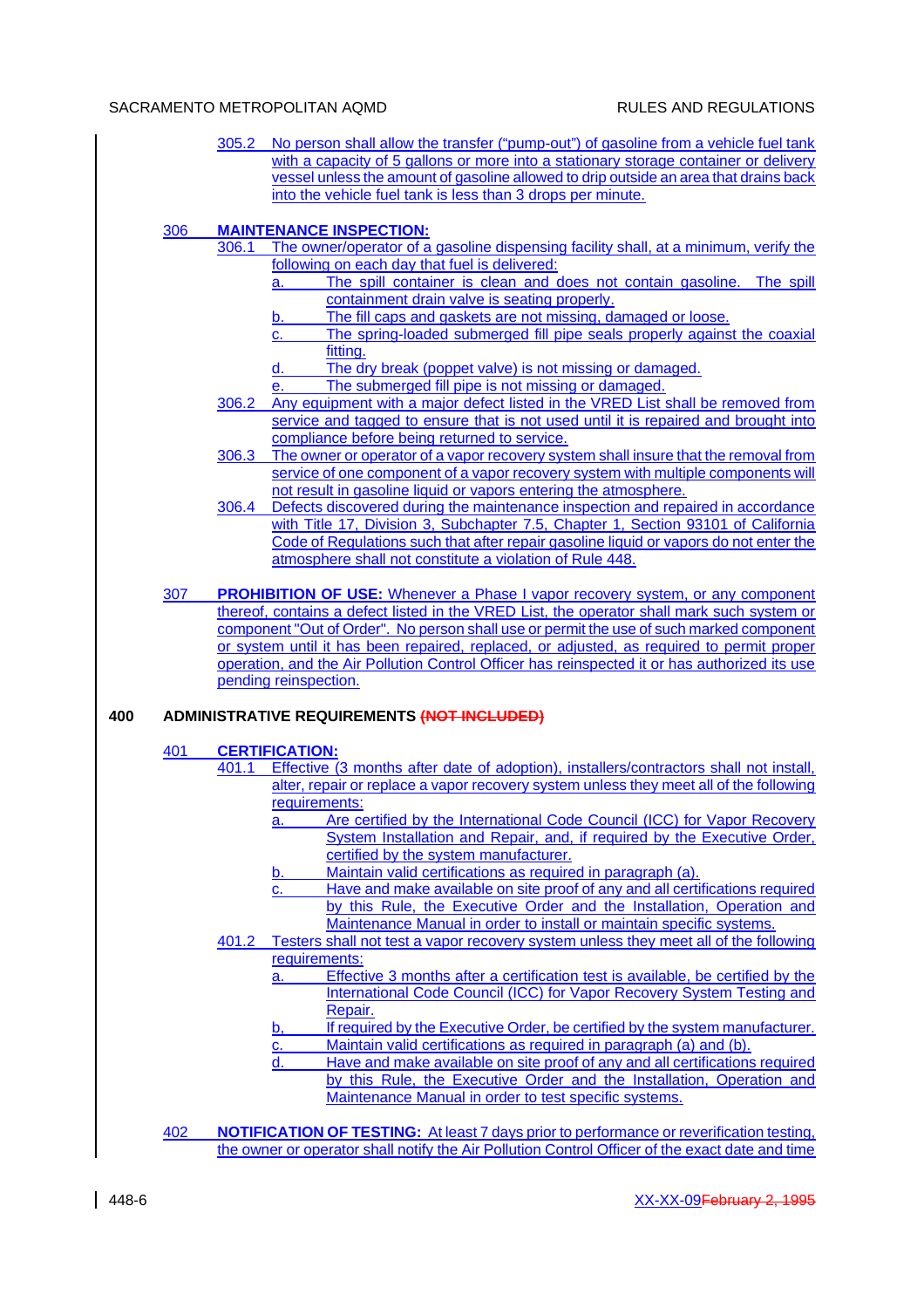of the test. If the vapor recovery system fails any of the applicable tests and the necessary repairs are performed that same day, the owner or operator may retest the vapor recovery system on the same day without re-notification, provided that the reasons for the test failure and any repairs performed are properly documented in the test reports and repair records.

## 403 **TEST REQUIREMENTS FOR VAPOR RECOVERY SYSTEM**: The following

- requirements are to verify the proper operation of a vapor recovery system.
- 403.1 **Required Tests:** Unless otherwise specified in the applicable CARB Executive Orders, performance and reverification tests shall include the following, as applicable, according to the test methods specified in Section 501 of this rule: **Static Torque of Rotatable Adaptors Test** 
	- b. Leak Rate of Drop Tube Test
	- c. Leak Rate of Drop Tube Overfill Protection Devices and Spill Container Drain Valves
	- d. Leak Rate and Cracking Pressure of P/V Valves Test, and
	- **Static Leak Tests**
- 403.2 **Initial Tests:** Within 30 calendar days of completion of construction or modification of any vapor recovery system, the owner or operator shall conduct and pass all applicable performance tests.
- 403.3 **Testing Frequency:** The owner/operator of a gasoline dispensing facility shall perform and pass all applicable reverification tests annually within 30 days of the end of each annual period following the most recent successful tests, or more frequently as required by the applicable CARB Executive Order. For facilities that were not required to perform periodic testing prior to (rule adoption date), the first annual test shall be performed by (one year after date of adoption).

## **500 MONITORING AND RECORDS**

- 501 **TESTING PROCEDURE:** The performance and reverification tests shall be conducted in accordance with the following test methods. All test methods referenced in this section shall be the most recent version approved by the U.S. Environmental Protection Agency, CARB, and the Air Pollution Control Officer or as stated in the applicable Executive Orders.
	- 501.1 **VAPOR PRESSURES:** Vapor pressures may be obtained shall from standard reference texts or may be determined by ASTM D-2879-83-97 (2007), or ASTM D-323-8206 or ASTM D5191-07. A violation by any method is a violation of the rule.
	- 501.2 **VAPOR TIGHT:**
		- a. For delivery vessels other than mobile fuelers, CARB Vapor Recovery Test Procedure TP-204.3 shall be used to determine vapor tight condition.
		- b. For all other operations, EPA Reference Method 21 or California Resources Board Test Method 2-6 shall be used to determine vapor tight condition.
	- 501.3 Static Torque of Rotatable Phase I Adaptors: CARB Test Procedure TP-201.1B.
	- 501.4 Leak Rate of Drop Tube/Drain Valve Assembly Test: CARB Test Procedure TP-201.1C.
	- 501.5 Leak Rate of Drop Tube Overfill Protection Devices and Spill Container Drain Valves: CARB Test Procedure TP-201.1D
	- 501.5 Leak Rate and Cracking Pressure of P/V Valves Test: CARB Test Procedure TP-210.1E
	- 501.6 Static Leak Tests: CARB Test Procedure TP-201.3 or TP-201.3B as applicable. A violation by either method is a violation of the rule.
	- 501.7 Those vapor recovery systems whose CARB Executive Orders specify different tests to be performed instead of, or in addition to, the referenced test methods, or which, by their design, preclude the use of the referenced test methods, shall be tested in accordance with the test procedures specified in the applicable CARB Executive Orders or their equivalents as approved by the APCO and EPA.
	- 501.8 **MULTIPLE TEST METHODS:** When more than one test method or set of test methods is specified for any testing, a violation of any requirement of this rule established by any one of the specified test methods or set of test methods shall constitute a violation of this rule.